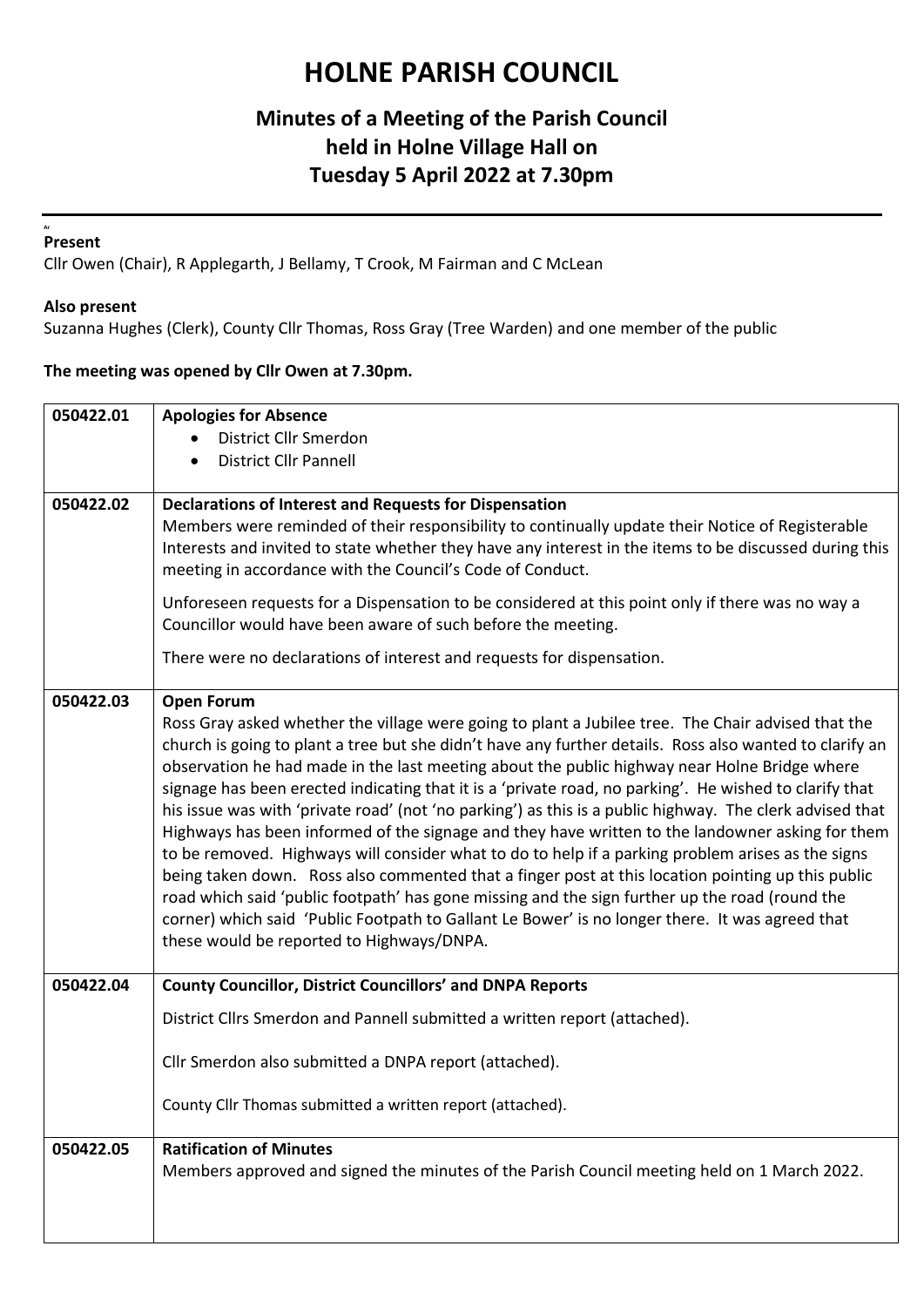| 050422.06 | <b>Finance and Governance</b>                                                                                                                  |
|-----------|------------------------------------------------------------------------------------------------------------------------------------------------|
|           | 6.1 Payments for Approval                                                                                                                      |
|           | The following payments were approval:                                                                                                          |
|           | Simon Birbeck - £550 - Playpark grasscutting                                                                                                   |
|           | EDF - £52.50 - Lighting mast supply                                                                                                            |
|           | HMRC - £162.20 - PAYE                                                                                                                          |
|           |                                                                                                                                                |
|           | 6.2 Members noted that the National Joint Council for Local Government Services (NJC) has                                                      |
|           | reached an agreement on the new rates of pay applicable from 1 April 2021. The new rates                                                       |
|           | have a 1.75% increase applied. The clerk's salary will be backdated accordingly.                                                               |
|           |                                                                                                                                                |
| 050422.07 | <b>Planning</b>                                                                                                                                |
|           | 7.1 New applications/appeals                                                                                                                   |
|           | None                                                                                                                                           |
|           |                                                                                                                                                |
|           | 7.2 Decisions                                                                                                                                  |
|           | None                                                                                                                                           |
|           |                                                                                                                                                |
| 050422.08 | <b>Highways and Footpaths</b>                                                                                                                  |
|           | 8.1 Members received an update from DCC's Highways Officer as follows:                                                                         |
|           |                                                                                                                                                |
|           | He will have a look at the leat/culvert running under the Highway at Waterleat. If the<br>$\bullet$                                            |
|           | blockage is under the highway then it would be for DCC to clear. Members suspected that                                                        |
|           | the blockage may be further up which would be up to the landowner to resolve.                                                                  |
|           | Broken tarmac and potholes Holne side of Cumberstone - works were reported as<br>$\bullet$                                                     |
|           | completed on 23-24 March. With regards to the gateways of Priddon and Forestoke Farm,                                                          |
|           | he will check to see what can be done.                                                                                                         |
|           | Undercutting at Mill Leat - works were reported as completed to a standard so the road<br>$\bullet$                                            |
|           | could be re-opened although I haven't got dates when they were finished the road was                                                           |
|           | open last time I passed.                                                                                                                       |
|           | The defect potholes behind Bakers Park were filled (three) and once we start the patching                                                      |
|           | request process again I can request up to 50sqm per half a kilometre length of road so I will                                                  |
|           | make a request for a bigger patch to be done.                                                                                                  |
|           | Parking behind Bakers Park - there was a misunderstanding on the contractor's behalf as<br>$\bullet$                                           |
|           | they had two orders from me one for local ditching which was completed and one for                                                             |
|           | earthworks to level for parking which they will need to return to complete with a more                                                         |
|           | suitable gang. I have been informed that there may be a belief locally that we will be                                                         |
|           | tarmacking the parking bays that were requested but to confirm that was not the intention -                                                    |
|           | the order was only for earthworks as per the alternative plan supplied.                                                                        |
|           |                                                                                                                                                |
| 050422.09 | Playpark                                                                                                                                       |
|           | The AGM was held last month. The Chair, Secretary and Treasurer have resigned and have been                                                    |
|           | replaced by new members. They had a discussion about the role of the Playpark Group and it was                                                 |
|           | agreed that all decisions relating to the management and maintenance of Playpark will come back                                                |
|           | to the Parish Council. The Group will continue with events etc. It was agreed that there is a grey                                             |
|           |                                                                                                                                                |
|           | area about who is looking after the wildlife area and this needs clarification. Going forwards,                                                |
|           | meetings will be held quarterly.                                                                                                               |
|           |                                                                                                                                                |
|           | Cllr Bellamy reported that Earthwrights have been working on and off for a week and a half. The<br>work they have done so far is looking good. |
|           |                                                                                                                                                |
|           | There was a discussion about the moles and the information and advice received from the Devon                                                  |
|           | Wildlife Trust was noted. It was agreed that Cllr Applegarth will chain harrow and roll the field in a                                         |
|           | non-intrusive way. It will also help the grass and wildflowers.                                                                                |
|           |                                                                                                                                                |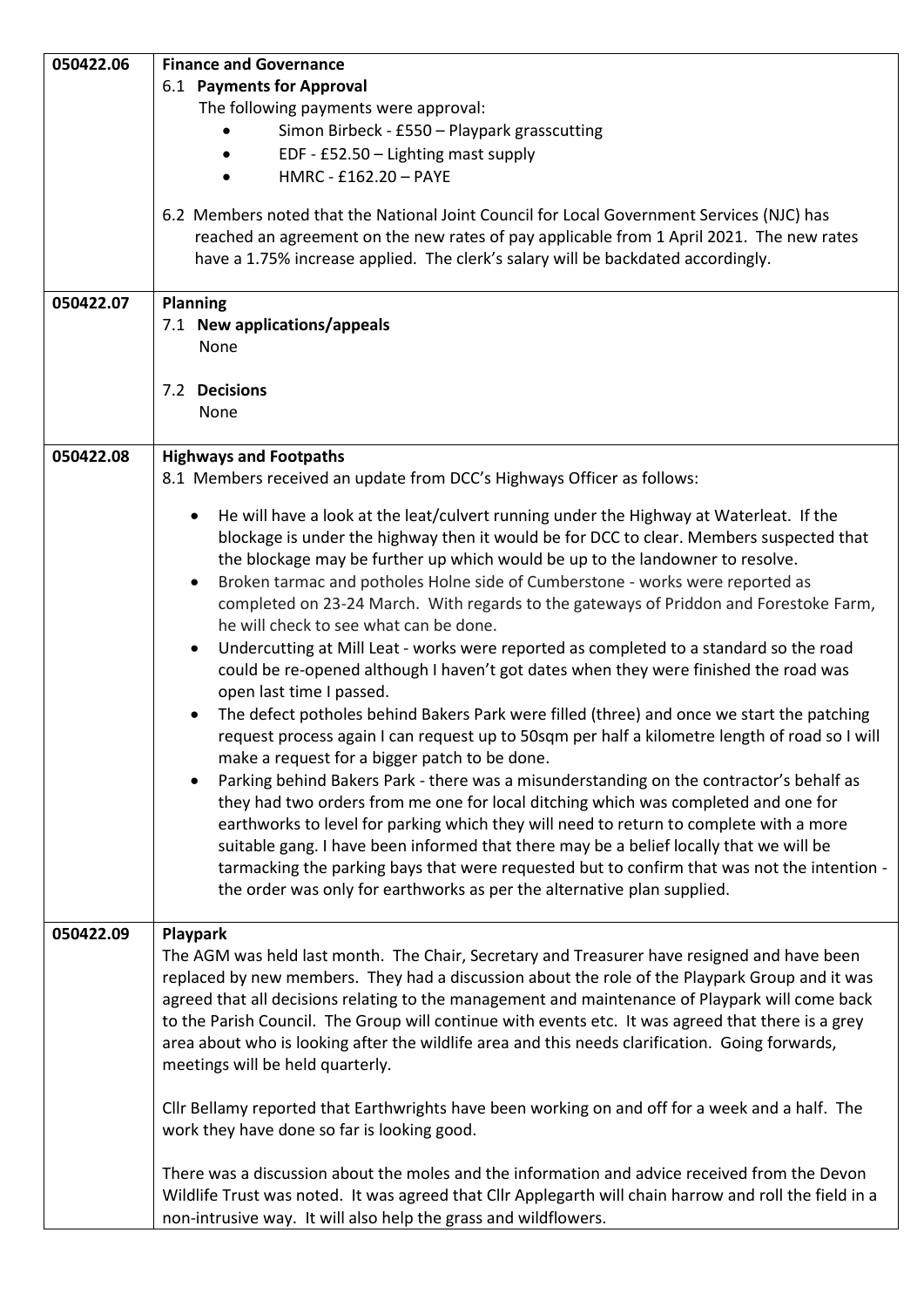| 050422.10 | Leats                                                                                                                                                                                                                                                                                                                                                                                                                                                                                                                                                                                                                                                                                                                                                        |
|-----------|--------------------------------------------------------------------------------------------------------------------------------------------------------------------------------------------------------------------------------------------------------------------------------------------------------------------------------------------------------------------------------------------------------------------------------------------------------------------------------------------------------------------------------------------------------------------------------------------------------------------------------------------------------------------------------------------------------------------------------------------------------------|
|           | Members received and noted letters from the PCC regarding the churchyard leat and its proposed<br>actions. Members agreed that the actions were a positive step forward. It was noted, however,<br>that it should be clear that the Whats App group which has been set up to address any emergency<br>leat issues is a group of volunteers in the community and is not a Parish Council led group. After a<br>lengthy discussion, it was agreed to respond to the PCC stating that the Parish Council looks forward<br>to hearing the results of the inspection of the churchyard leat. It was also agreed that it would<br>repeat an article which was last published in the Parish Link in 2020 advising landowners of their<br>riparian responsibilities. |
|           | One of the letters also referred to the planting of a tree to commemorate Her Majesty's Platinum<br>Jubilee. It was agreed to refer the PCC to The Queen's Canopy (www.queensgreencanopy.org).<br>Ross Gray would also be happy to offer advice.                                                                                                                                                                                                                                                                                                                                                                                                                                                                                                             |
| 050422.12 | <b>Annual Parish Meeting</b><br>The dates of May's meeting were agreed as follows:                                                                                                                                                                                                                                                                                                                                                                                                                                                                                                                                                                                                                                                                           |
|           | Annual Parish Meeting - 24 May at 7.00pm<br>Annual Meeting of the Parish Council - 24 May at 7.30pm                                                                                                                                                                                                                                                                                                                                                                                                                                                                                                                                                                                                                                                          |
|           | It was agreed that there will be no formal meeting in June but Councillors will have a walkabout of<br>the village.                                                                                                                                                                                                                                                                                                                                                                                                                                                                                                                                                                                                                                          |
| 050422.13 | Clerk's or Councillors reports on matters authorised by the Council at previous meetings not<br>otherwise on this agenda<br>None                                                                                                                                                                                                                                                                                                                                                                                                                                                                                                                                                                                                                             |
| 050422.14 | Chair's urgent business for action by the clerk if covered by delegated powers or for inclusion on<br>the agenda of the next meeting<br>None                                                                                                                                                                                                                                                                                                                                                                                                                                                                                                                                                                                                                 |
| 050422.15 | Correspondence<br>None                                                                                                                                                                                                                                                                                                                                                                                                                                                                                                                                                                                                                                                                                                                                       |
| 050422.16 | <b>Date of Next Meeting</b><br>The date of the next Parish Council meeting would be Tuesday 24 May 2022 at 7.30pm in the Village<br>Hall.                                                                                                                                                                                                                                                                                                                                                                                                                                                                                                                                                                                                                    |

………………………………………..

**Cllr B Owen Chair**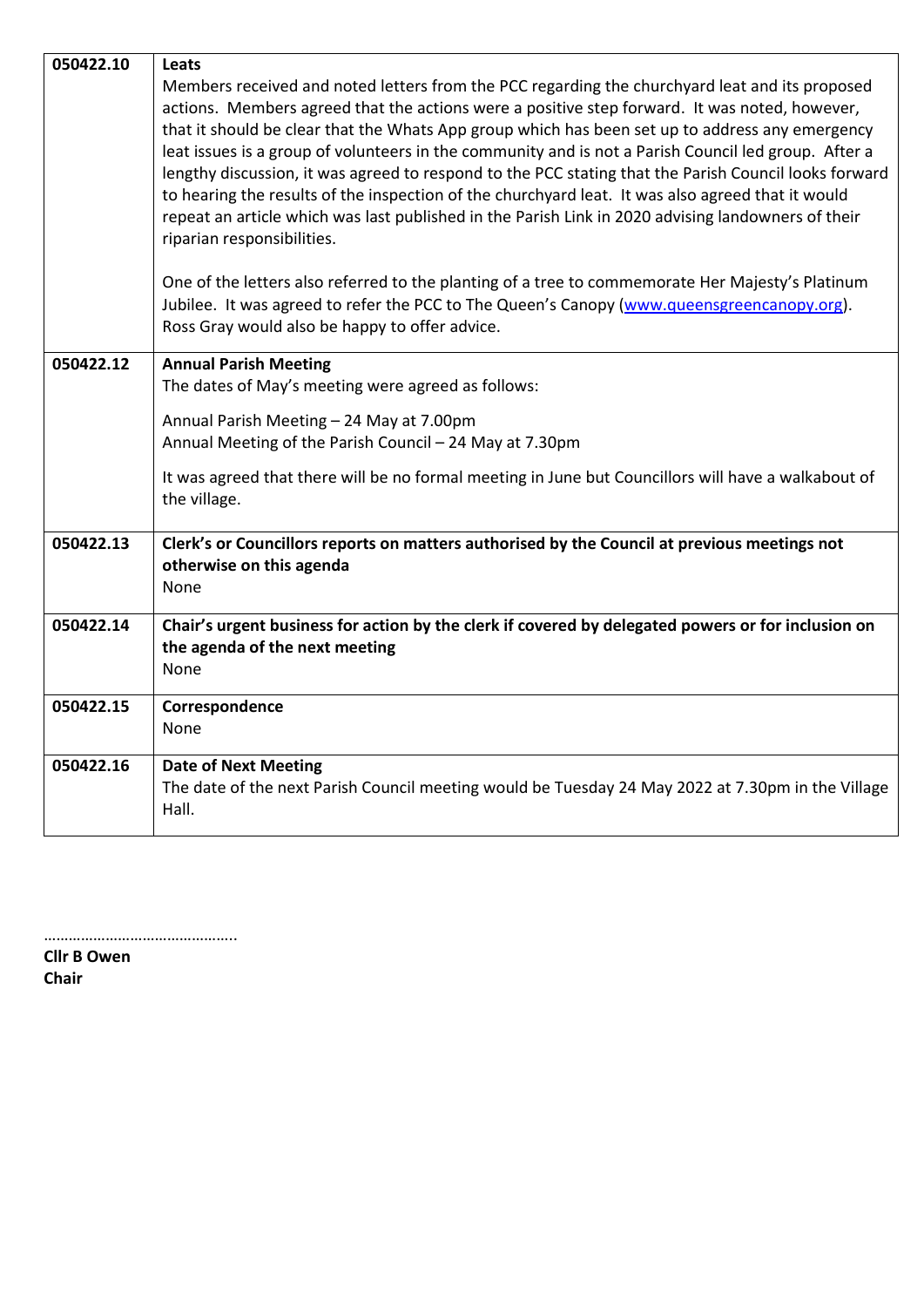# **Parish report from your District Councillors May 2nd 2022**

### **Council Tax Energy Rebate**



Just over 9,000 households who live in Council Tax bands A to D and who paid by Direct Debit on 1 April have now been paid their £150 Council Tax Energy Rebate by South Hams District Council. Despite guidance issued to councils stating that payments should be made by the deadline of 30 September, South Hams District Council knew that their residents needed this extra help as soon as possible.

Staff worked rapidly to set up the systems to those already registered by direct debit, so they could be paid as early as possible. Whereas some councils nationwide have told their residents that they won't receive payment until as late as the September deadline.To date, the Council has issued just over 9,000 payments, which was paid to residents' bank accounts last week.

Those with different direct debit payment dates throughout April will receive similar payments soon. An application form is live on the Council's website, for those who do not pay by Direct Debit, and these will be processed from May.

### **Solar Panels on South Hams Leisure Centres**

In a meeting on 7 April, the Council's Executive Committee heard about the steady progress being made by the organisation since the approval of its Climate Change and Biodiversity Strategy in December 2020.The goals set in this strategy include reducing the Council's own carbon footprint to net-zero by 2030 and increasing biodiversity on its own land by 10% in 2025.

To back up the organisation-wide efforts to lower carbon emissions, the Executive Committee approved plans to loan Fusion Leisure £500,000 for the installation of solar panels at all four District Council leisure centres.A study on greenhouse gas emissions caused by Council activity was commissioned last year. It showed that the biggest proportion of the organisation's emissions relate to its activities from leased assets, franchising and outsourcing. That includes the four leisure centres.

The installation of the panels will reduce the carbon emissions of the centres by 131 tonnes of carbon dioxide equivalent (tCOe), equivalent to the annual energy emissions of 38 homes.Predictably, the emissions study also found that the reduction in staff travel caused by the pandemic led to a big saving in CO2 released into the atmosphere; a saving of 234 tCOe was made, the equivalent of powering 66 homes for a year.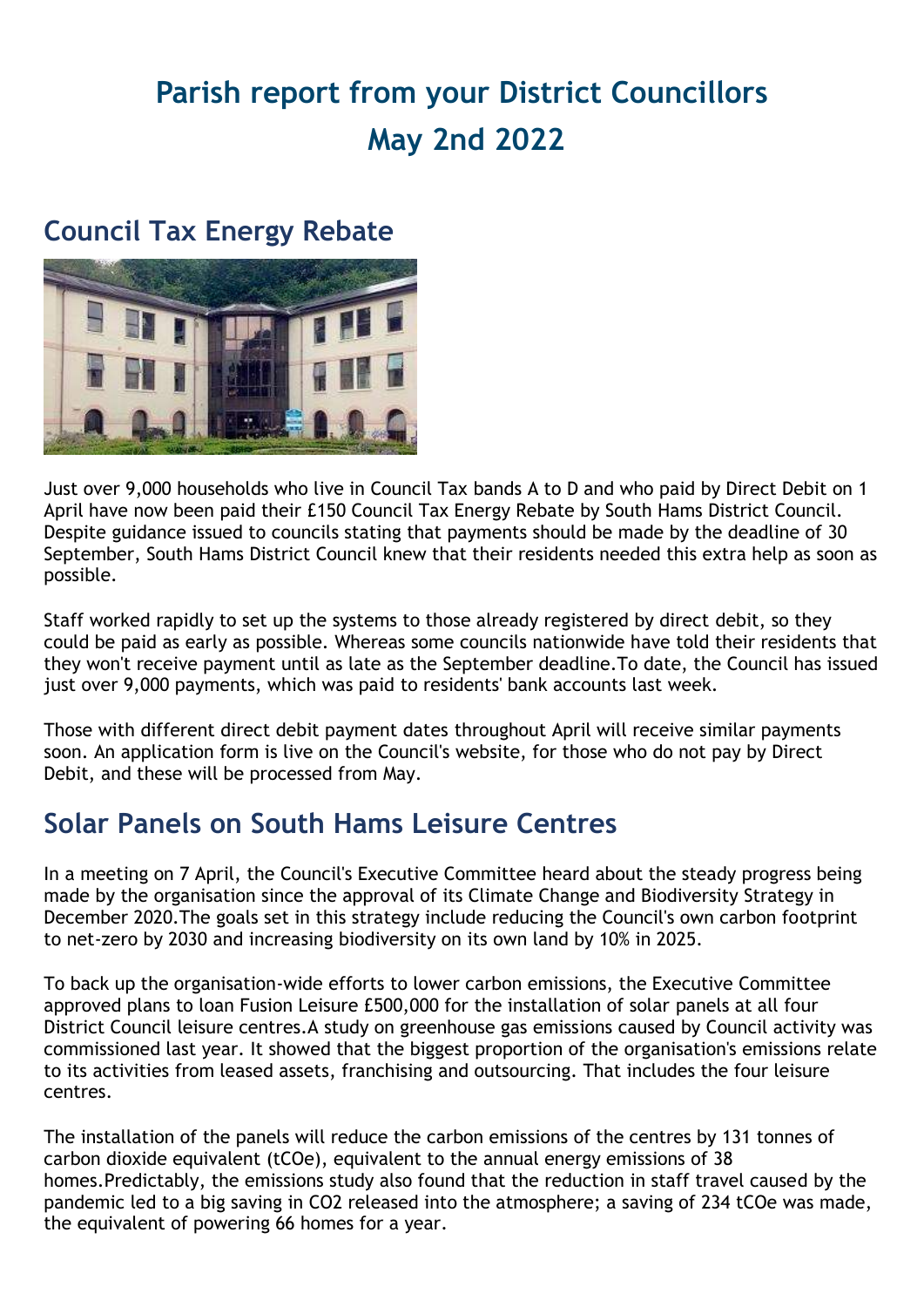Many Council staff continue to work remotely, which continues to reduce emissions significantly. To capitalise on these gains made, however, an electric vehicle project is about to begin shifting the Council's fleet of vehicles over to electric power. The project has the potential to save around 160 tCOe per year - the equivalent emissions of 45 homes.

### **Ukrainian Refugees**



It's been a busy time leading the district support for the Homes for Ukraine scheme. We are doing all we can to ensure that we rapidly undertake the accommodation checks and are now also undertaking more visits to Ukrainians that have arrived, in order to get some essential financial support to them, and this has been done this week. The total number of host properties successfully matched with Ukrainian guests so far is 52 in South Hams (and the team are also supporting another 34 in

### West Devon).

There is of course a time lag in the data being received by the Council from Government. We anticipate the actual number to be higher than this. To date we have undertaken 79% of the accommodation checks we've been notified of; so far we have been informed of 23 Ukrainian guests actually arriving in the South Hams through the scheme.

For each guest arriving through the scheme, the government will provide funding to Councils of £10,500. We are pushing Devon County Council to understand how much of it they will 'top-slice' and therefore how much we have available to fund wrap-around support.

We do however now need to focus on what the longer term wrap-around support looks like. With that in mind, in the past week we have:-

- Arranged a drop in briefing session for Town and Parish Councils to ask any questions on the scheme or to share any steps they are taking to support Ukrainians on a locality basis.
- Worked with Team Devon to develop a series of webinars for Hosts and Sponsors over the coming month. Sophie Cobbledick from our Housing Team continues to play a lead role on the Team Devon work strand.
- Finalised plans with the CVS to deliver signposting, linking up translators to hosts / community groups / other organisations supporting our Ukrainian guests, supporting us in facilitating regular webinars with hosts and guests
- Formally launched the Fusion Leisure Homes for Ukraine free membership offering
- Gone live with our simple online form to enable hosts to sign up to receive their £350 monthly welcome payment.

Anyone wanting to become a sponsor must be able to offer a minimum of six months' accommodation. This can be anything from a spare room to an empty home. They will be eligible for a £350 payment per month, per address. This will not impact benefits or single person Council Tax discounts. Refugees old enough to work are able to claim Universal Credit and those of pension age can receive Pension Credit and Housing Benefit. Anyone offering support that is not accommodation or finance can email the council at [supportforukraine@swdevon.gov.uk](mailto:supportforukraine@swdevon.gov.uk)

Additionally, the Government has published a guide for Ukrainian guests, which includes advice on a whole range of topics including how to access benefits, finding work, etc. This will be available in Ukrainian. The guide can be found at: [https://www.gov.uk/government/publications/welcome](https://www.gov.uk/government/publications/welcome-a-guide-for-ukrainians-arriving-in-the-uk)[a-guide-for-ukrainians-arriving-in-the-uk](https://www.gov.uk/government/publications/welcome-a-guide-for-ukrainians-arriving-in-the-uk)

A recently launched website - [www.devon.gov.uk/supporting-ukraine](https://lnks.gd/l/eyJhbGciOiJIUzI1NiJ9.eyJidWxsZXRpbl9saW5rX2lkIjoxMDEsInVyaSI6ImJwMjpjbGljayIsImJ1bGxldGluX2lkIjoiMjAyMjA0MDguNTYxMzkwNTEiLCJ1cmwiOiJodHRwOi8vd3d3LmRldm9uLmdvdi51ay9zdXBwb3J0aW5nLXVrcmFpbmUifQ.A5TrY-ZHw2bPwjbGUGrs7rsxpS5uxF3WB-NNf5IqMHA/s/1119924190/br/129562152861-l) - is the single point for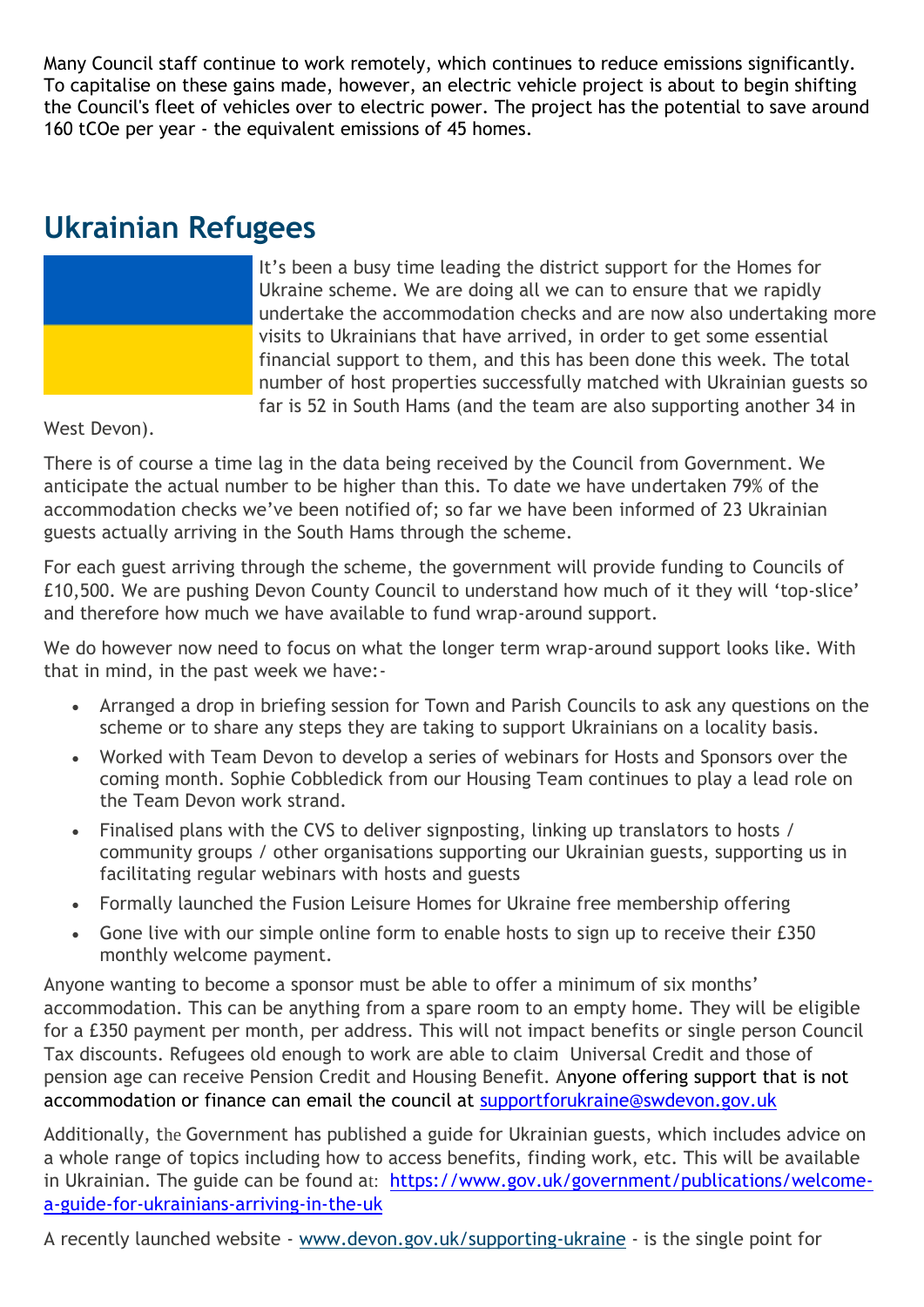## **Waste Update**



Significant disruption to the garden waste collections continue due to staff shortages. These are mainly due to illness and the difficulty in recruiting workers. The waste and recycling collections are fully resourced and are operating as we would wish. FCC are unable to carry out any recovery of the garden waste as recovery of black bins and recycling is being prioritised.



If a resident's bin is not collected on their scheduled day, we are advising residents to keep their brown bin out until 5pm the following day and if it isn't collected, then to take their bin in and present on their next collection day.

Officers continue to work closely with FCC to ensure as many collections are made as possible, but in order to ensure we can hold FCC to account contractually please encourage all residents to



report their missed collection online.

We do not yet know when those areas which have not switched to the box recycling system will do so.

## **New Household Support Fund**



Details are starting to emerge of the government's intentions on this. Last year the funding, which gets allocated to upper tier authorities, had very little guidance. This year the government have stated that 33% of the funding should be spent on supporting children, 33% on pensioners, with the remainder allocated based on local need.

While we are still awaiting final funding allocations, initial Team Devon

discussions are proposing that DCC use the children's element as they did last year, to provide additional free school meals and the suggestion is that a one-off payment is made to those of pensionable age in receipt of Council tax support i.e. already in receipt of a benefit. Across Devon that equates to some 19,000 individuals and would result in a payment of around £85.

#### **STEP ON …**



This new scheme will help local people get a foot on the housing ladder. Anyone renting a social housing property can apply for a £5,000 Step On grant to help them with their deposit to buy a shared ownership home. It is designed to encourage families to move on, freeing up socially rented homes. [www.southhams.gov.uk/step-on](https://track.vuelio.uk.com/z.z?l=aHR0cDovL3d3dy5zb3V0aGhhbXMuZ292LnVrL3N0ZXAtb24%3d&r=13734374639&d=16084960&p=1&t=h&h=1c21a18f57762425df134c4989e91f02)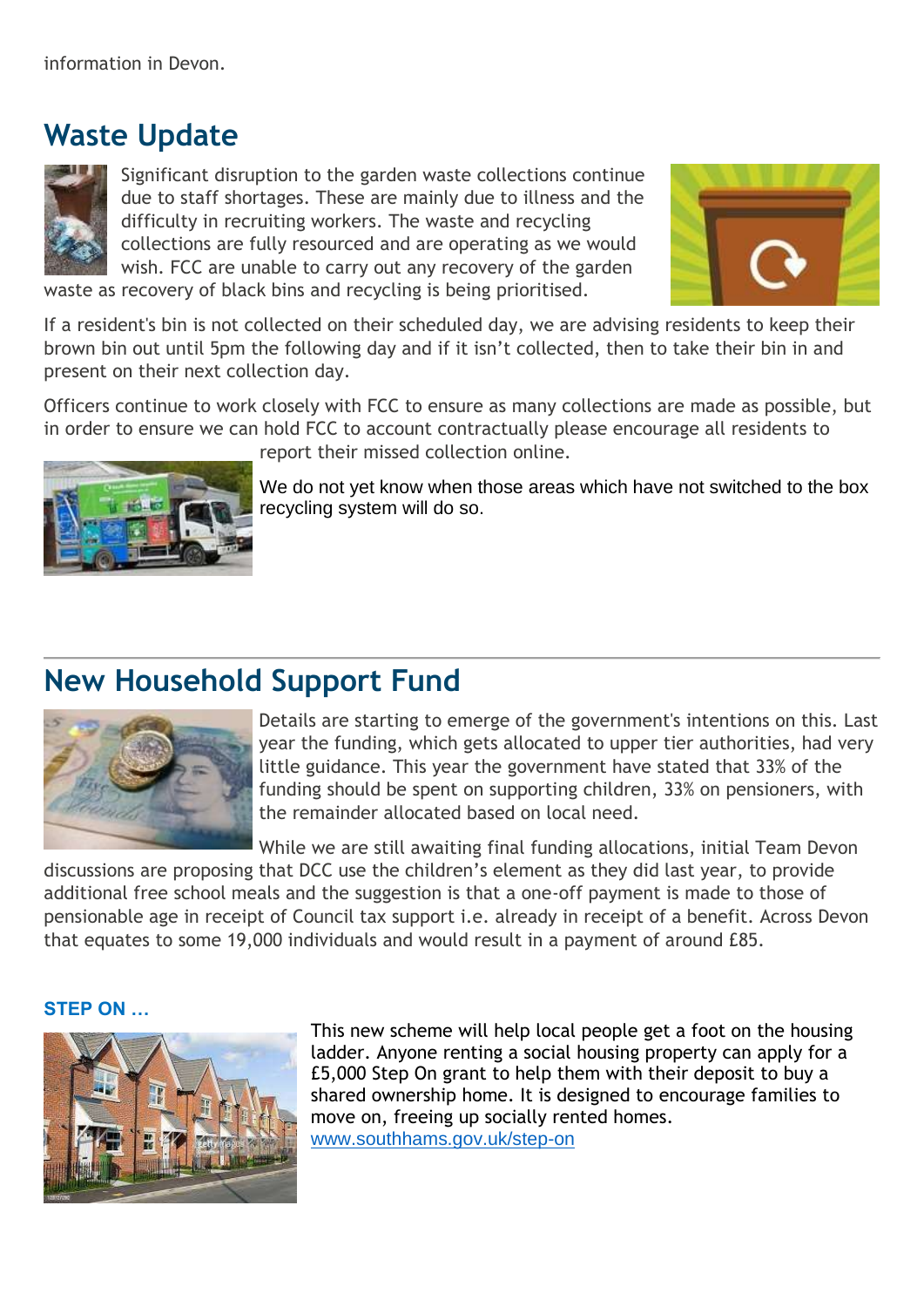## **Additional Funding for the Council**



We have been successful in a funding bid to DCC / Public Health on behalf of all Devon Districts for funding to support further outbreak management. District Councils will be continuing promotion of infection, prevention and control measures within workplace settings to limit outbreaks of infection and knock on effects of impacts on local

communities. The Council will receive £55,000 and the funding is required to support public health activities directly related to the COVID-19 response, such as testing, non-financial support for selfisolation, support to particular groups (CEV (clinically extremely vulnerable) individuals, rough sleepers), communications and engagement, and compliance and enforcement.

To help guide applications, examples of the types of project the fund will consider supporting are:

- Digital skills and inclusion projects
- Social inclusion and connectedness projects
- Mental health interventions
- Employability skills
- Projects increasing community access to outside space
- Inter-generational support projects
- Befriending services
- Innovative solutions to combating loneliness.

## **101 call handling and reporting to the police**



Following concerns being raised by Councillors over 101 police call handling and reporting to the police, the local commander for that department has issued the following message for Members: *We encourage the public and our partners to report crime, intelligence, ASB and incident of concern and we understand the frustrations individuals experience, when they feel let down by the service.*

*As a force we acknowledge performance is a long way from that we desire and offer our apologies.* 

*Below is a list of activity being progressed looking to improve how we response to calls for service;*

- *£2M investment in more staff during 2022/23 – which given recruitment and training will be implemented by Christmas, not before*
- *Investment in a new switchboard*
- *Investment in a new telephony software platform*
- *Investment in a new website*
- *Seeking more investment in 23/24 and 24/25 for additional staff, to bring our performance up to the level we desire*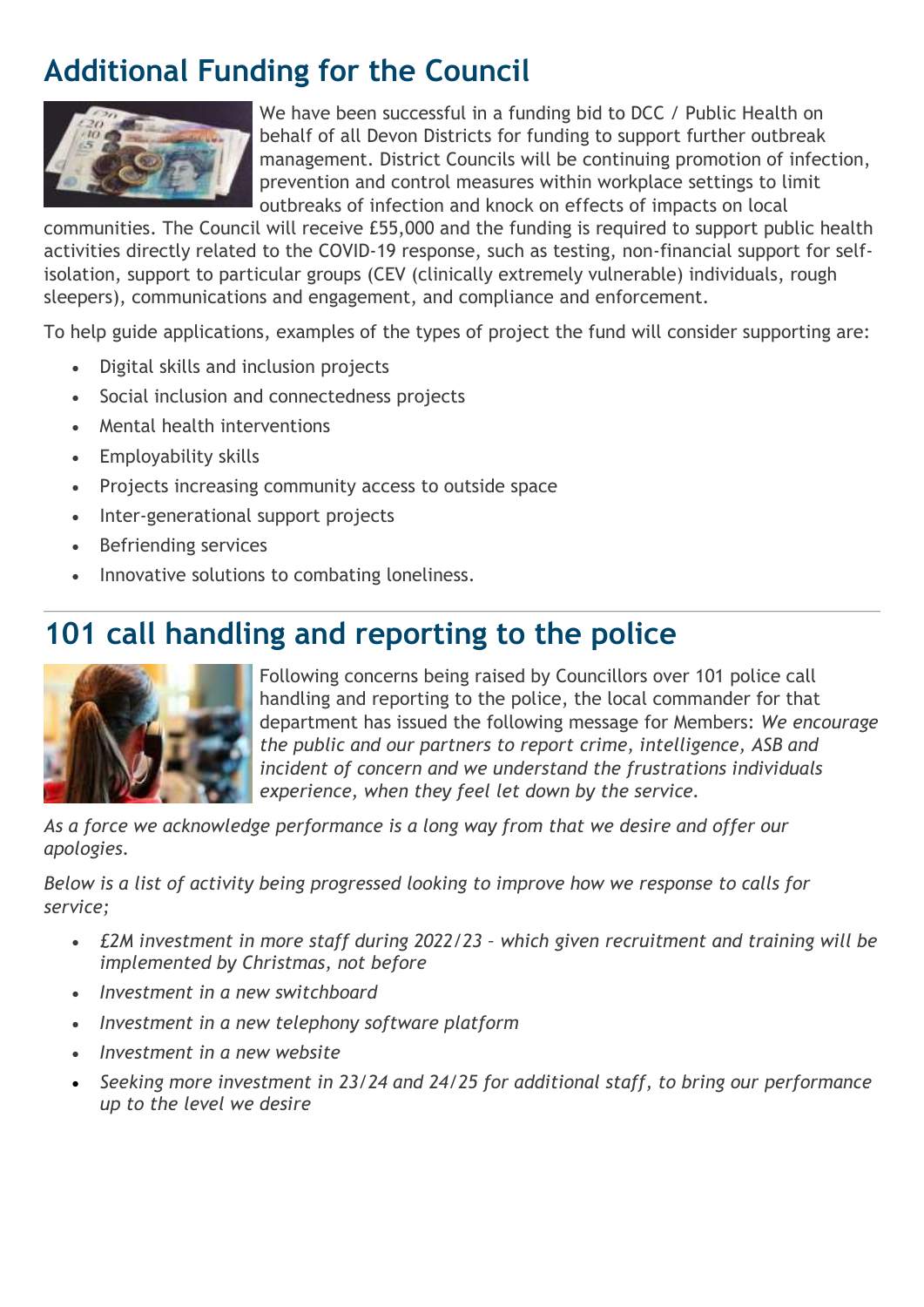#### **County Councillor's Report – April 2022**

### **Devon stands with Ukraine**

Devon's local authorities are supporting local residents who want to provide sanctuary to the Ukrainian refugees who have been forced to flee their homes.

A [new website now hosts the latest guidance and information](https://www.devon.gov.uk/news/new-website-to-help-support-ukrainian-refugees-launched/) as it becomes available.

**[Visit devon.gov.uk/supporting-ukraine for further information](https://www.devon.gov.uk/supporting-ukraine/)**

We are now receiving the latest information from the government on the Devon sponsors who have registered, and are carrying out DBS checks on the sponsor families. And Devon's district authorities are using a common approach to assess each sponsor's accommodation, which will help better assess any potential safeguarding risks.

This initial phase of the Homes for Ukraine scheme is designed to supplement the Ukraine Family Visa for people in the UK to support friends and colleagues. We are now seeing several hundred people in Devon being matched and, following permission to travel, we will start to see those families arrive in Devon.

As you will appreciate the situation is evolving quickly, with updated guidance coming through from government daily, but all Team Devon partners are working together to develop a rapid response.

**Anyone who is interested in offering accommodation can register their interest via the government website Homes for Ukraine – [Local Sponsorship Scheme for Ukraine.](https://eur02.safelinks.protection.outlook.com/?url=https%3A%2F%2Fhomesforukraine.campaign.gov.uk%2F&data=04%7C01%7Cmairi.hamilton%40devon.gov.uk%7Cf49231e06099488363cf08da067b0c2e%7C8da13783cb68443fbb4b997f77fd5bfb%7C0%7C0%7C637829422793304132%7CUnknown%7CTWFpbGZsb3d8eyJWIjoiMC4wLjAwMDAiLCJQIjoiV2luMzIiLCJBTiI6Ik1haWwiLCJXVCI6Mn0%3D%7C3000&sdata=NWh0LjYun2ghZWX1wY6%2FfXFIIVvbFot9H2m%2BBWwhal4%3D&reserved=0)** The link also contains some frequently asked questions (FAQs) for would-be accommodation providers (sponsors).

Those wishing to offer donations on the ground are advised to make financial contributions, particularly to the **[Disasters Emergency Committee.](https://eur02.safelinks.protection.outlook.com/?url=https%3A%2F%2Fwww.dec.org.uk%2F&data=04%7C01%7Cmairi.hamilton%40devon.gov.uk%7Cf49231e06099488363cf08da067b0c2e%7C8da13783cb68443fbb4b997f77fd5bfb%7C0%7C0%7C637829422793304132%7CUnknown%7CTWFpbGZsb3d8eyJWIjoiMC4wLjAwMDAiLCJQIjoiV2luMzIiLCJBTiI6Ik1haWwiLCJXVCI6Mn0%3D%7C3000&sdata=Ji2yY3d7XiXCaJ0tb49QNO9UO1vOnnu0GjZ%2BWGM8a60%3D&reserved=0)**

### **Everything you need to know about the spring booster in Devon**

Spring COVID-19 booster jabs have started to be offered to people in Devon at greatest risk of COVID-19 infection, many of whom had their first booster six months ago. The groups eligible for the spring booster are:

- people aged 75 years and older
- residents in a care home for older adults
- people aged 12 years old and over who have a weakened immune system

The best time to have the spring booster is around six months after the previous booster, although the minimum interval is three months. You can find your nearest walk-in clinic on the NHS site finder website or book an appointment via the National Booking System.

### Check visitor arrangements at hospitals and care homes

Due to the rise in COVID-19 cases in Devon some hospitals and care homes have taken the difficult decision to restrict visitors in order to protect vulnerable patients, residents and staff.

If you are planning to visit someone in hospital or in a care home, please ring ahead or check their website to find out about visitor arrangements.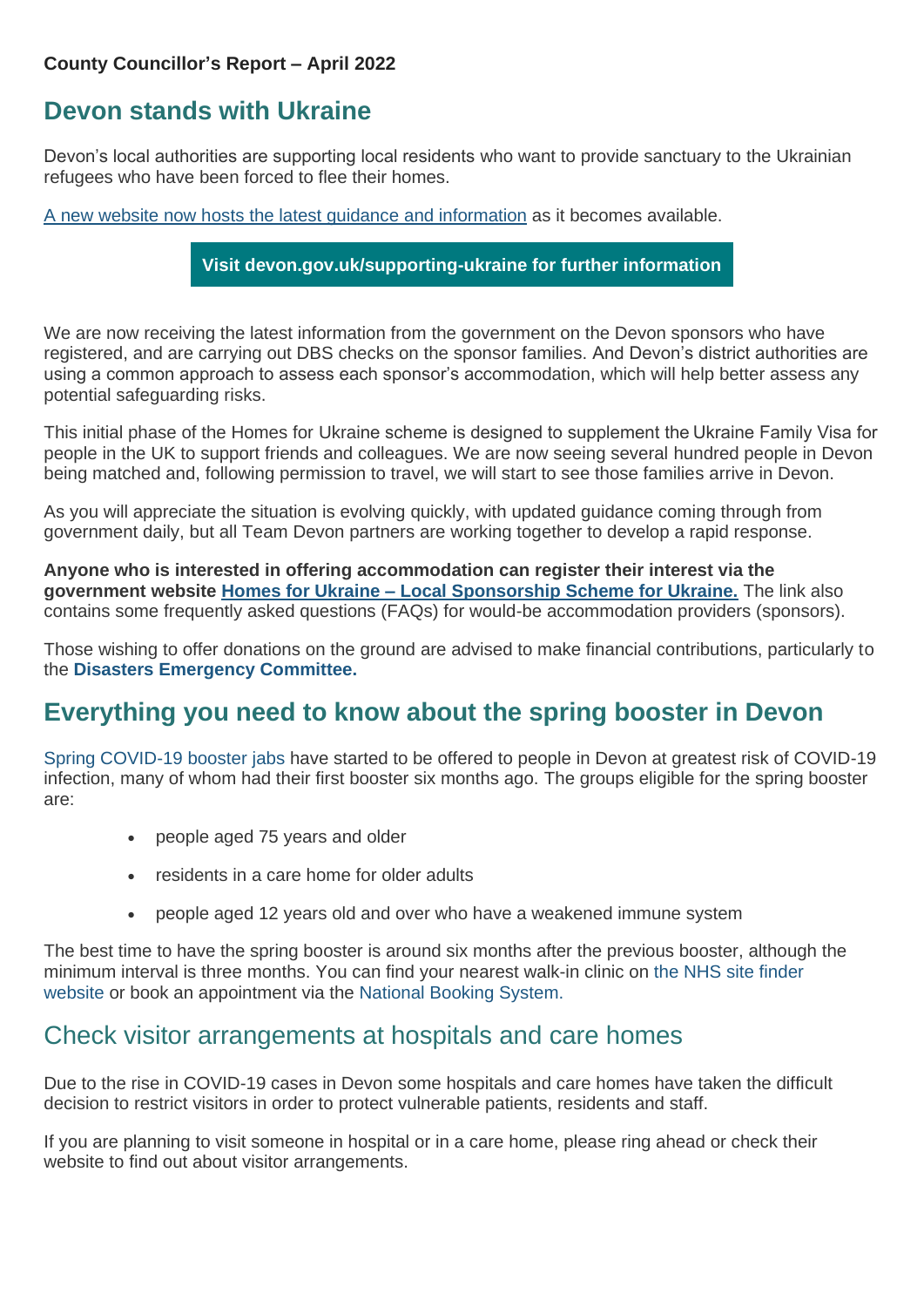### Holiday food support continues for Easter

Supermarket vouchers worth £570,000 have been sent to families of 19,000 children in Devon to help them buy food over the upcoming Easter holidays.

This comes from the government's one-off 'household support fund', which was given to councils to distribute. Over the last year £4.7 million has provided nearly 140,000 supermarket vouchers for families who qualify for free school meals; so their children don't go hungry over the school holidays.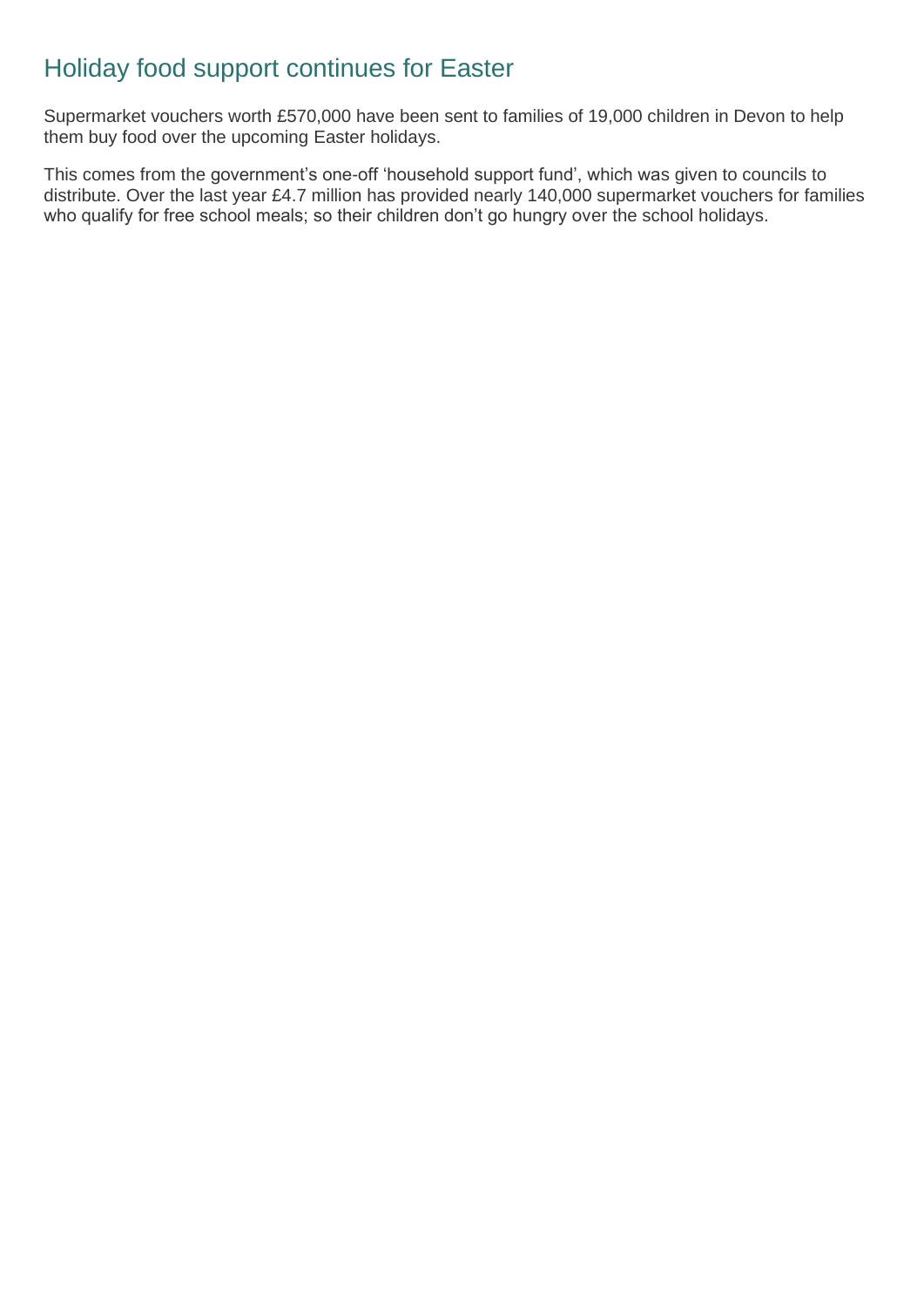### **DNPA Report – Cllr Smerdon**

### **National Park Grant Funding**

Our formal grant letter regarding National Park Grant for 2022/23 was received on 1 April 2022 (ie after the start of the new financial year). It confirmed what has previously reported – a flat cash settlement for 2022/23 which means the same amount as per 2021/22 which was the same as for 2020/21. The figures for 2023/24 and 2024/25 are indicative (also flat cash). Our grant letter states that in 2022/23 we are to *"use grant funding to support implementation of the Government's response to the Landscapes Review, particularly:*

*• Nature and Climate –increasing the role of our protected landscapes in delivering nature-based solutions to help address the twin biodiversity and climate crises.*

*• People and Place – improving access to our protected landscapes for all parts of society and supporting the communities that live and work there".*

The timing is interesting as we have already set our priorities for 2022/23, our business plan and budget. Whilst this focus is not surprising cultural heritage is, again, a missing dimension – it was largely missed in the Landscapes Review and the subsequent Government response There is a growing gap between Government expectations and the reality of what we can deliver with ever reducing resources. It is with envy that we note that the Welsh National Parks got a 10% increase in core funding in 2021/22 and the Scottish National Parks have received another almost 5% increase in their grant….

### **Staff sickness**

We have a number of staff off sick (some with Covid) at present and particular pressures in planning administration and business support. We only have 1 fit member of the planning admin team (normally 3) and one is a new starter and thus not yet fully trained. Other planning staff are assisting but this has knock on implications for their work programmes. One of the absences may be long-term so we are looking at options for external support.

We also have a particular pressure in business support, where two key staff are currently off sick and other colleagues are staffing reception and answering the main phone line. Again, this has knock on implications. We would appreciate your patience while this pressure is on.

#### **Response to the Landscapes Review**

The Authority has submitted its response to the Government's consultation on the Landscapes Review last week:

#### <https://www.dartmoor.gov.uk/about-us/who-we-are/landscapes-review>

Our response includes a 'supporting statement' which addresses some of the wider issues which were not covered by specific questions in the consultation. We understand that Defra are appointing consultants to analyse the responses – over 9,000 at the beginning of last week (i.e. before the consultation closed on 9 April). We are not yet clear on the timescale for a public response to the consultation or to when we will get further details on the National Landscape Partnership. What we do know is that National Parks Partnerships have been offered circa £1m per annum for three years to attract private finance for the benefit of the English AONBs as well as the existing 15 National Park members and that Defra have circa £1m per annum set aside for the new National Landscapes Partnership.

We have started the process of briefing key stakeholders on our response – we engaged with many during the consultation to ensure they were aware of the opportunity to comment. We will be drafting